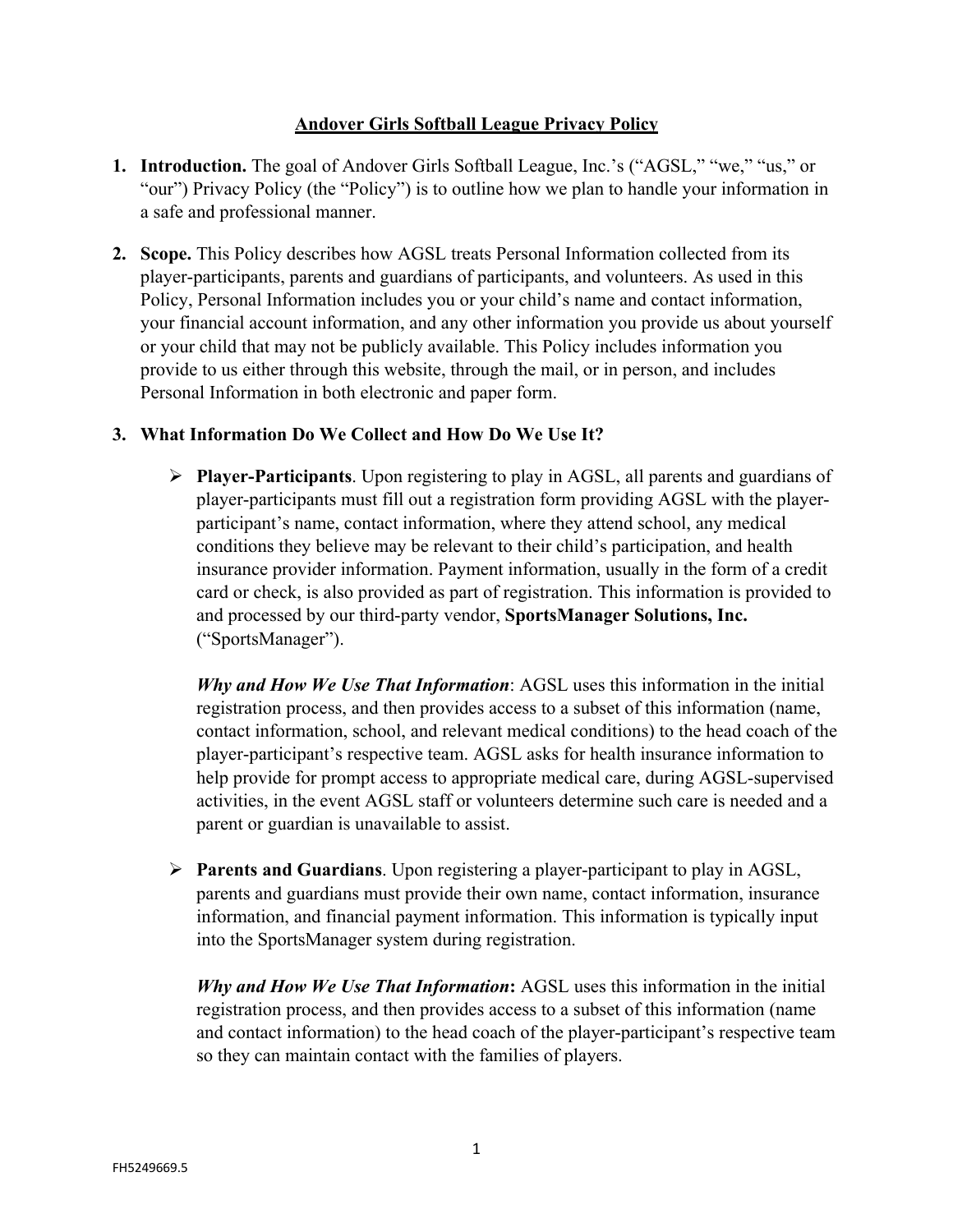AGSL may also occasionally use the contact information provided in order to correspond about AGSL events of interest, such as AGSL-sponsored summer clinics.

Ø **Volunteers**. AGSL maintains a list of volunteer names (such as coaches), along with basic contact information like email addresses and phone numbers, through the SportsManager website. AGSL also requires that all volunteers undergo a Criminal Offender Record Information (CORI) background check, and through that process must provide Personal Information.

*Why and How We Use That Information***:** AGSL uses volunteer contact information to communicate directly with volunteers about the league. CORI background checks ensure the safety of all player-participants. CORI background check forms are secured and retained according to the regulatory requirements set out in 803 CMR 2.00.

Ø **Our Website:** Similar to other commercial websites, AGSL's website utilizes a standard technology called "cookies" to collect information about how our website is used. Information gathered through cookies may include the date and time of visits, the pages viewed, time spent at our website, and the websites visited just before and just after ours.

## **4. With Whom Do We Share Information?**

Ø **Third Party Service Providers**. AGSL uses SportsManager to process, maintain, and store all Personal Information about player-participants, parents and guardians, and volunteers. When you complete a registration with AGSL, you are providing this information to SportsManager pursuant to their policies and practices.

As the custodian of nearly all Personal Information that AGSL collects, SportsManager has the primary responsibility for ensuring this data remains secure. AGSL has taken good faith efforts to ensure that SportsManager takes commercially reasonable steps for securing the Personal Information described in this policy.

For more information about SportsManager's security practices, please contact SportsManager here.

AGSL also partners with the following third party service providers:

• **Squadlocker** for the sale of AGSL merchandise. When purchasing AGSL merchandise through the Squadlocker website, you are providing your personal information to Squadlocker pursuant to their terms of service (which you may find here) and their privacy policy (which you may find here).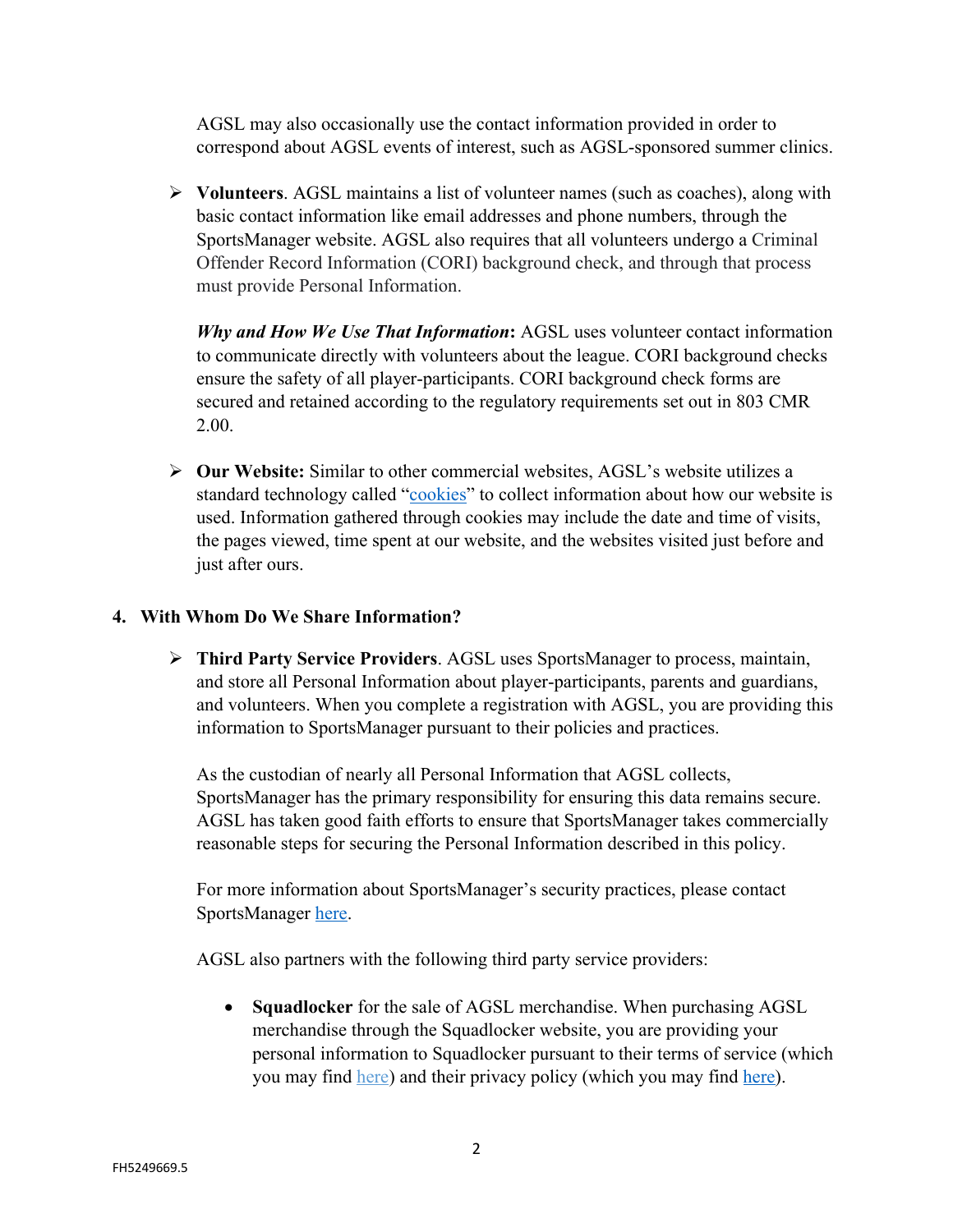- **Prime Time Sports** for the sale of AGSL merchandise. When purchasing AGSL merchandise through the Prime Time Sports website, you are providing your personal information to Prime Time Sports pursuant to their terms and conditions (which you may find here) and their privacy policy (which you may find here).
- **TeamSnap** for team communications, scheduling, and real-time game tracking. Your e-mail address will be provided to TeamSnap to facilitate the above purposes. In addition, you may create an account with TeamSnap, in which additional information may be provided to TeamSnap. Your e-mail address and any additional information you provide to TeamSnap will be pursuant to their terms and conditions (which you may find here) and their privacy policy (which you may find here).

While AGSL takes all reasonable and good faith efforts to protect the privacy and security of your personal information, AGSL is not responsible for the policies or practices of its third party service providers. If you have any questions regarding how SportsManager, Squadlocker, Prime Time Sports, or TeamSnap handles your Personal Information, please contact the provider directly.

- Ø **Legal Purposes.** Without limiting the above, we may access, use, preserve, transfer and disclose your Personal Information to third parties: (i) to satisfy any applicable law, regulation, subpoenas, governmental requests or legal process if in our good faith opinion such is required or permitted by law; (ii) to protect and/or defend the policies applicable to AGSL, including investigation of potential violations thereof; (iii) to protect the safety, rights, property or security of AGSL, its clients, volunteers, or any third party; and/or (iv) to detect, prevent or otherwise address fraud, security or technical issues.
- Ø **Organizational Changes.** We reserve the right to disclose and transfer all user information: (a) to a subsequent owner, co-owner or operator of SportsManager or its applicable database(s); (b) to a new third party service provider for maintaining and storing Personal Information; or (c) in connection with a merger, consolidation, restructuring, the sale of substantially all of our interests and/or assets or other corporate change, including, during the course of any due diligence process.

#### **5. What About Children?**

The nature of our league may require us to ask you to provide Personal Information about a child younger than the age of thirteen (13), including their name, school, guardian contact and insurance information, and in some cases medical conditions relevant to league participation. We will never ask for such information directly from a child; instead, any information about a child must be provided by the child's parent or guardian. This information is maintained and retained by our third party service provider, SportsManager. If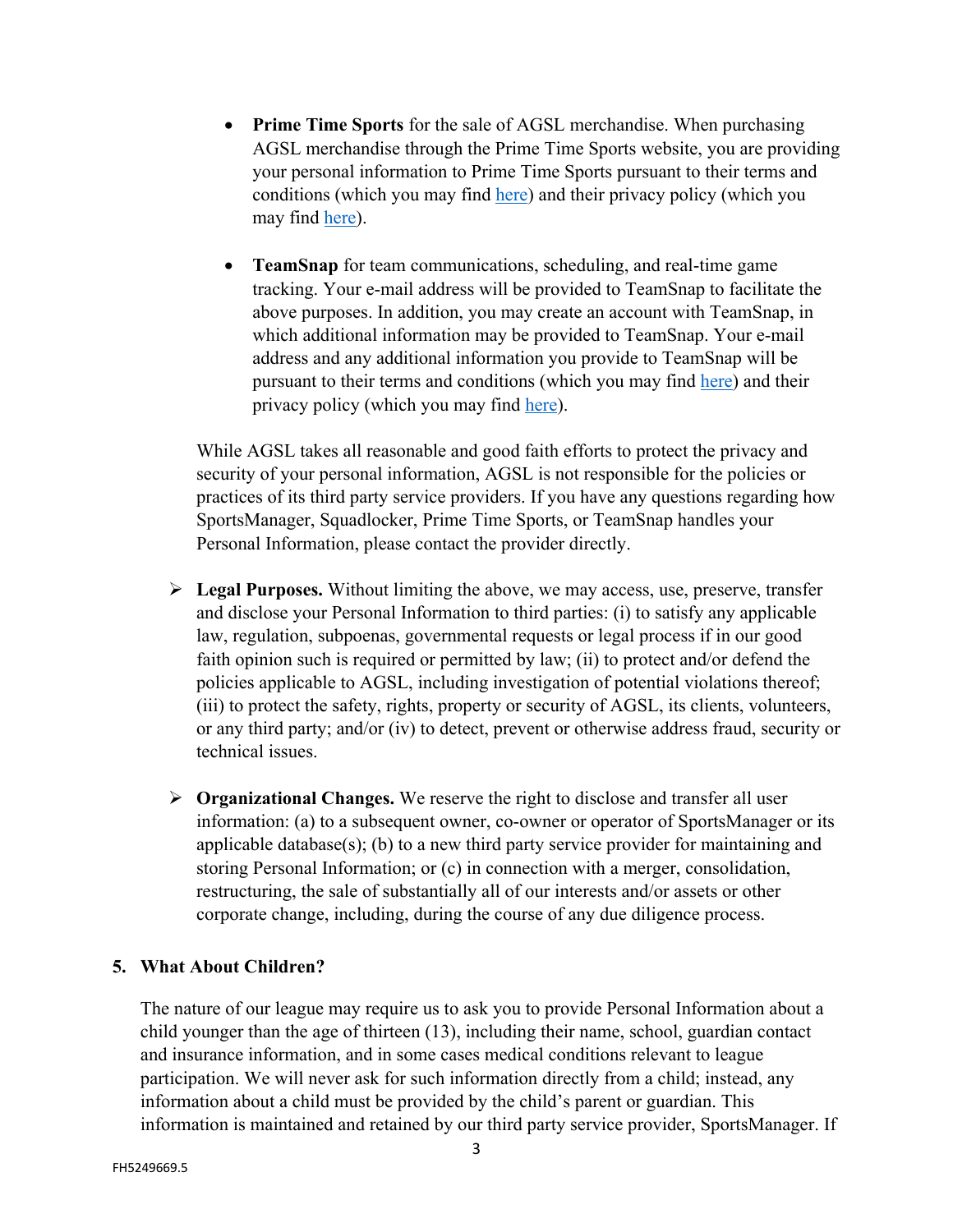you are a parent or guardian of a child under the age of thirteen (13) and would like this Personal Information removed, please contact us at inquiries@andovergirlssoftball.org.

AGSL also posts images to its website from league softball games and other related activities pursuant to a release we ask parents and guardians to sign. If you are a parent or guardian of a child whose photo has been posted, and would like this photo removed, please contact us at inquiries@andovergirlssoftball.org.

## **6. How Do We Protect Your Information?**

We protect your Personal Information with a series of organizational, technological and physical safeguards. However, despite our efforts, any information provided over the internet can never have its security guaranteed. We recommend that you use complex and unique passwords for any account you may have with us and/or associated third-party accounts. Do not share your password with anyone. If you have reason to believe your interaction with us is no longer secure, please notify us immediately at inquiries $@$  andovergirlssoftball.org.

## **7. Do You Retain and Delete My Data?**

AGSL will retain your Personal Information for as long as necessary to fulfill the purposes for which it was collected and processed, including for the purposes of satisfying any legal, regulatory, accounting or reporting requirements.

## **8. How Do I Change My Information And Communications Preferences?**

You are responsible for maintaining the accuracy of the information you submit to us. You may provide updates and changes by contacting us at inquiries  $@$  andovergirlssoftball.org. If so, we will make good faith efforts to make requested changes in our then-active databases as soon as reasonably practicable.

Please note that we reserve the right to send you certain communications relating to AGSL, such as administrative and service announcements. If you have any questions about this Policy or practices described in it, you should contact us by e-mail at inquiries@andovergirlssoftball.org.

#### **9. Will This Policy Change?**

We reserve the right to change this Policy at any time without notice to you. Any changes will be effective immediately upon the posting of the revised Policy. Your continued use of our website and other resources following the posting of revisions to this Policy will be deemed your acceptance of such revisions. We encourage users to frequently check the email account that they use in connection with our services, as well as this Policy, to stay informed about any changes to this Policy. You acknowledge and agree that it is your responsibility to review this Policy periodically. The date at the bottom of this Policy will be updated for each revision.